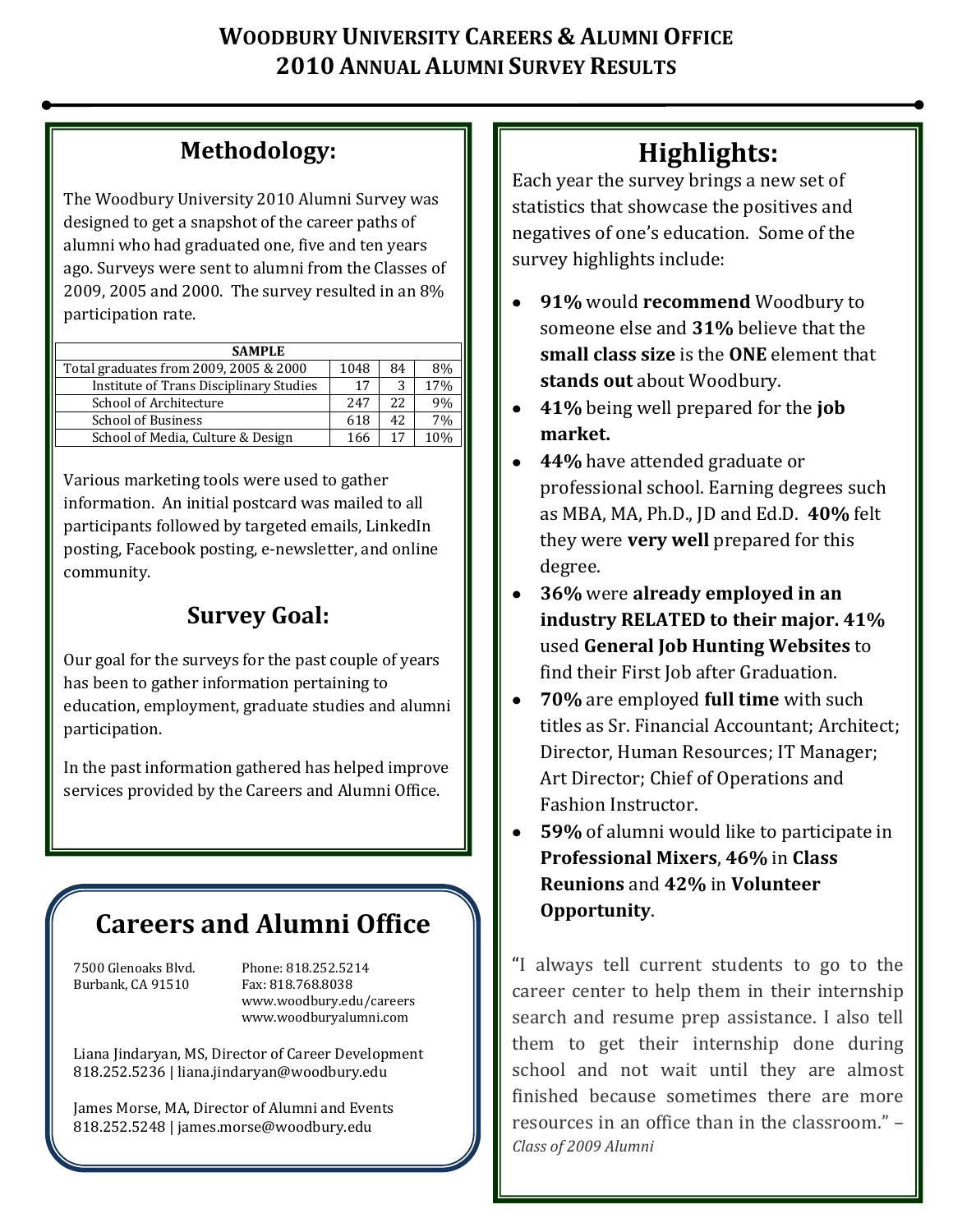# **WOODBURY UNIVERSITY CAREERS & ALUMNI OFFICE 2010 ANNUAL ALUMNI SURVEY RESULTS SCHOOL OF ARCHITECTURE**

#### **Highlights:**

We had a **9%** participation rate from the School of Architecture alumni. Participants indicated that **61%** stated they were either **well** or **very well** prepared with knowledge and skills for the job market.

#### **Education:**

It is known that **87%** of Alumni would **recommend** Woodbury to someone. **32%** believe that the **degree or programs offered** is the one element that stands out about Woodbury, followed by **27% quality of education** and **23% small class size.**

#### **Internship:**

According to the survey **50%** were **very well** prepared for their internship**. 55%** found their internship by **Faculty referrals**.

#### **Demographic:**

| 86% transfer and 14% freshman |
|-------------------------------|
| 45% White/Non Hispanic        |
| 35% Hispanic                  |
| 68% male and 32% female       |
| 30                            |
| 70% - class of 2009           |
| 26% - class of 2005           |
| 4% - class of 2000            |
|                               |

#### **What advice would you give to current students to prepare them for a career in their chosen field?**

- "Understand that it may take a while to find opportunity if you are only searching in one particular area. Being in one particular field should not limit you to other skills that you possess that are still related to your chosen." – *Class of 2009 Alumni*
- "Get a job while you're going to school. It's the only way you can establish yourself. No company wants to hire a New Architecture Grad with no professional experience." – *Class of 2009 Alumni*
- "Start work experience 1st or 2nd year. Had I done that, I might have changed degree choice. Not working in Arch field." – *Class of 2009 Alumni*
- "A must would be to learn how to put a set of Architectural documents together. From schematic design to construction documents, as well as clear coordination between consultants is key!" - *Class of 2005 Alumni*

#### **Employment:**

**65%** are employed **full time** with positions like:

- Computer technician
- $\bullet$ Designer/Drafter
- Program Assistant  $\bullet$
- Project Consultant  $\bullet$
- Sales Associate  $\bullet$
- Urban Designer

**30%** entered the job market 1 - 5 months after graduation, **26%** were already employed in an industry UNRELATED to their major and **22%** were already employed in an industry RELATED to their major.



**35%** found their first job using **general job hunting websites** such as Monster.com, Yahoo.com and Craigslist.com and **social networking**.

## **Graduate School:**

**13%** have attended **Graduate School**. Schools include UCLA and Harvard Graduate School of Design earning a Master of Architecture Degree. **100%** being **well** prepared for this program.

## **Alumni Activities:**

**67%** wish to participate in **professional mixers**, **56%** in **class reunions** and **24%** in **theme parties/picnics. 95%** wish to be contacted by **email**.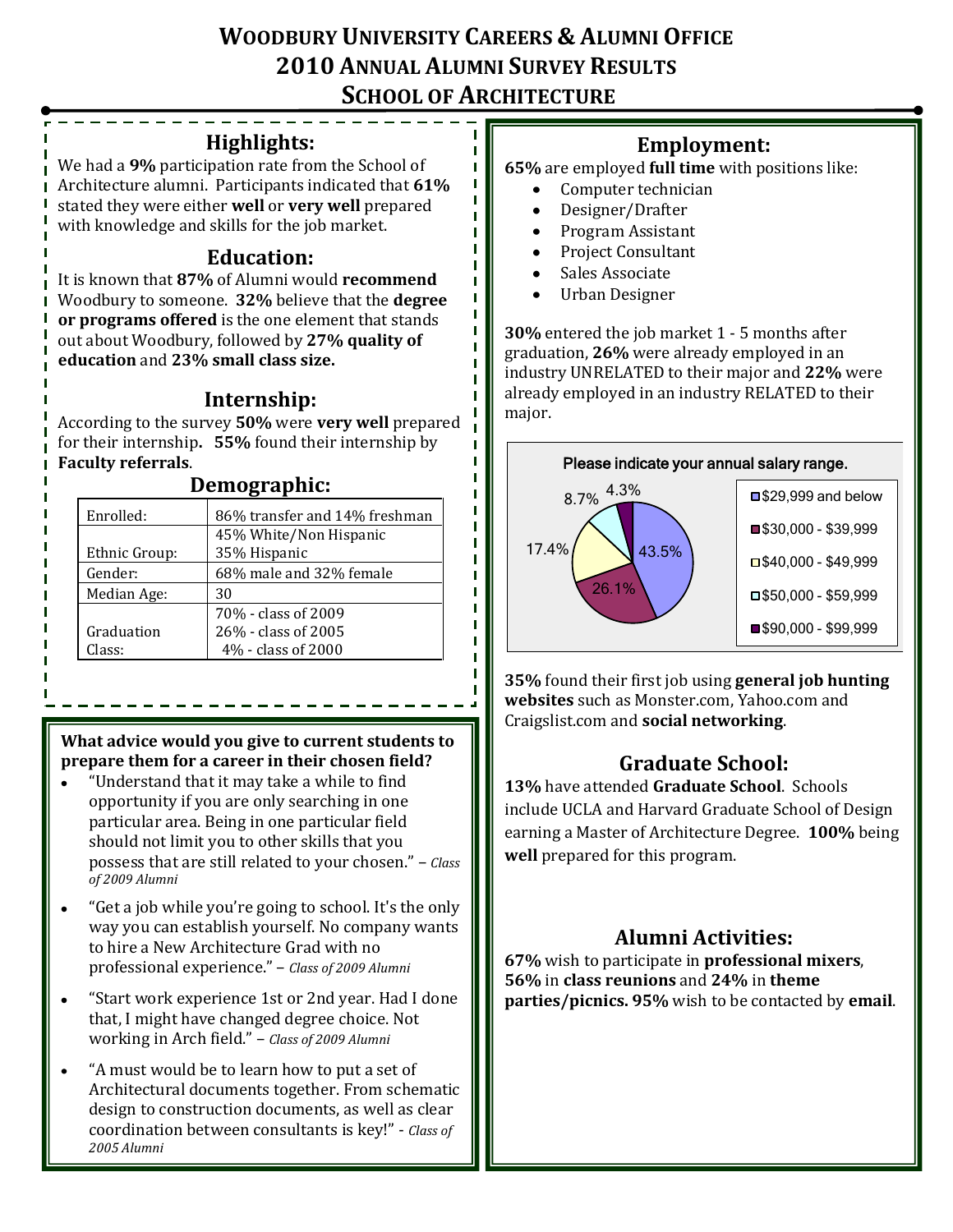## **WOODBURY UNIVERSITY CAREERS & ALUMNI OFFICE 2010 ANNUAL ALUMNI SURVEY RESULTS SCHOOL OF BUSINESS**

п п п

#### **Highlights:**

We had a **7%** participation rate from the School of Business alumni. Participants indicated that **26%** were **very well** and **37%** were **well** prepared with knowledge and skills for the job market.

#### **Demographic:**

| Enrollment:          | 67% transfer and 33% freshman                                           |
|----------------------|-------------------------------------------------------------------------|
| Ethnic Group:        | 53% White/Non Hispanic<br>29% Hispanic<br>15% Asian or Pacific Islander |
| Gender:              | 44% male; 56% female                                                    |
| Median Age:          | 36                                                                      |
| Graduation<br>Class: | 51% - class of 2009<br>19% - class of 2005<br>23% - class of 2000       |

#### **Internship:**

According to the survey **44%** rated their internship experience **well** and **31%** rated **very well**. **20%** found their internship through **faculty referrals**. \_\_\_\_\_\_\_\_\_\_\_\_\_\_\_\_\_\_\_\_\_

#### **What advice would you give to a current student?**

- "The advice I would offer to current students to better prepare them for a career in their chosen field is to first start working for a company/or industry of interest and then pursue their education in a chosen field, so that it will better be fitted and go along with their experience. Education on its own is not enough. It's the wealth or real world experiences and working experience that really shape the outcome of students. The more exposure they get at a younger age, the better career opportunities they will be presented with!" – *Class of 2009Alumni*
- "Recognize that your education gives you the foundation that you will need to help you navigate the situations you will run into once you start working. Go into your career realizing that theory and real life don't always intersect. Be open to learning from those who have been there, done that. Their experience will be invaluable." – *Class of 2009Alumni*
- "Take and apply the knowledge that you have gained to your job. The projects we did at Woodbury incorporated speaking assignments and research which was very helpful." – *Class of 2005Alumni*
- "It's important to build relationships with people, because it's often "who you know" that will help get your foot in the door, or who will tell you about great job opportunities. Also, being able to communicate clearly and concisely is perhaps the most important skill in the business world. The presentations done in classes are excellent preparation for the business world." - *Class of 2009Alumni*

## **Education:**

**93%** would **recommend** someone to Woodbury with **52%** stating that the one element that helps Woodbury stand out is its **small class size**.

#### **Employment:**

Currently, **70%** are employed Full Time and are working for:

- City of Glendale
- City of Los Angeles
- IRIS International, Inc.
- Jet Propulsion Lab
- Los Angeles Federal Credit Union
- Northrop Grumman Corp.
- Princess Cruises

**47%** entered the job market in an industry related to their major, **16%** already employed in an industry UNRELATED to their major and **14%** 1-5 months after graduation.

**33%** found their first job through **company websites** and **23%** using **social networking**.



## **Graduate School:**

**54%** have attended **graduate school** including Woodbury University, University of Southern California, California Lutheran University, Argosy University and Pepperdine University. **44%** rated that they were prepared **very well** for this program.

## **Alumni Activities:**

**53%** wish to participate in **professional mixers**, **41%** in **volunteer opportunities** and **class reunions,** and **34%** in **alumni group travels** and **sporting events** respectfully. **95%** wish to be contacted by **email**.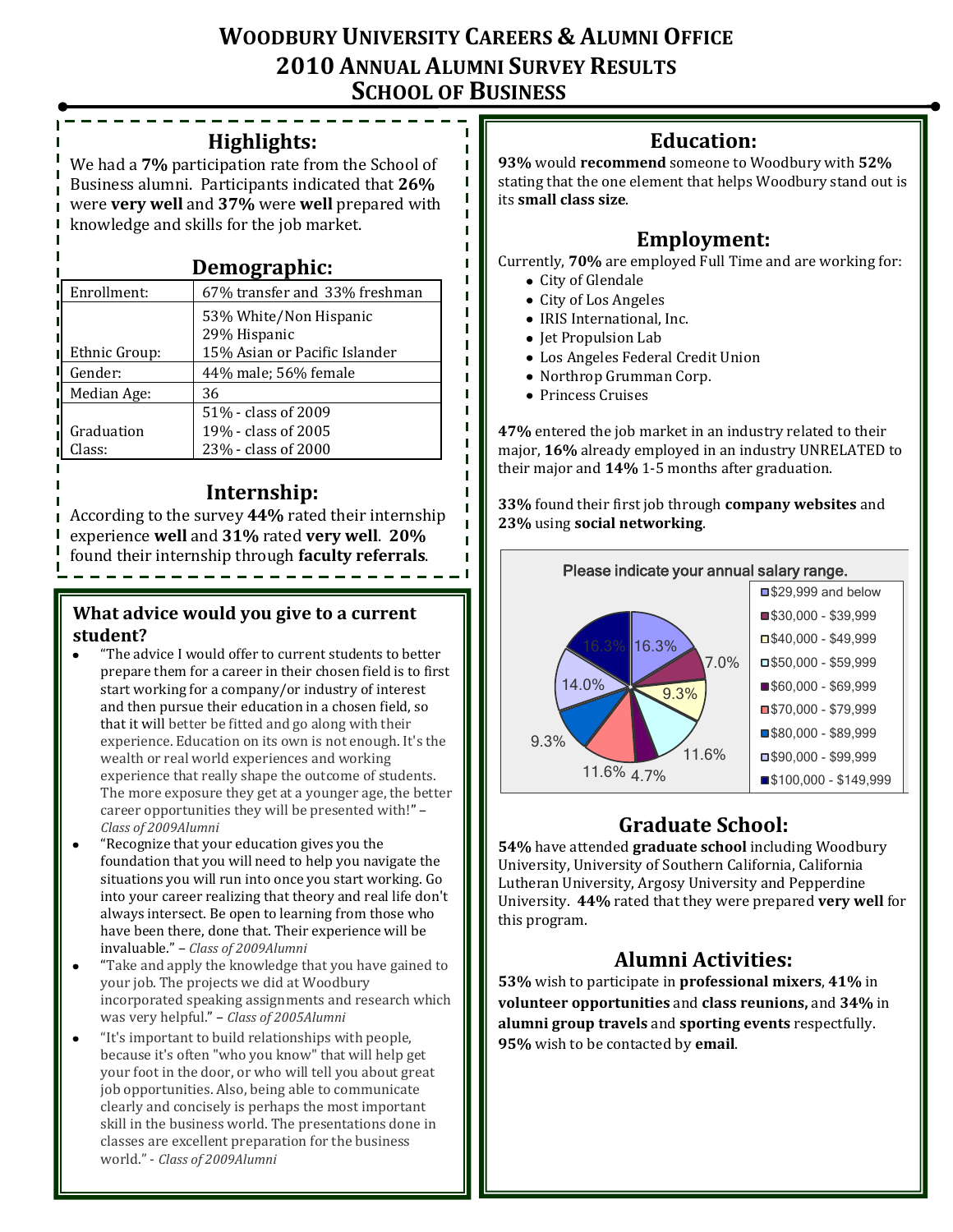# **WOODBURY UNIVERSITY CAREERS & ALUMNI OFFICE 2010 ANNUAL ALUMNI SURVEY RESULTS SCHOOL OF MEDIA, CULTURE & DESIGN**

п

#### **Highlights:**

We had a **10%** participation rate from the Media, Culture & Design alumni. Participants indicated that **18%** were **very well** and **53%** were **well** prepared with knowledge and skills for the job market.

### **Internship:**

According to the survey **20%** were **very well** and **53%** were **well** prepared for their internship. **43%** found their internship by **faculty referrals**.

#### **Demographic:**

| Enrolled:     | 41% transfer and 59% freshman          |
|---------------|----------------------------------------|
| Ethnic Group: | 47% White/Non Hispanic<br>33% Hispanic |
| Gender:       | 5% male and 71% female                 |
| Median Age:   | 30                                     |
|               | 59% - class of 2009                    |
| Graduation    | 29% - class of 2005                    |
| Class:        | 2% - class of 2000                     |

#### **What suggestions would you like to share with us?**

- "Prepare to work hard long hours for very low  $\bullet$ pay, however stay focused on what you dream of doing." - *Class of 2009Alumni*
- "An internship is an excellent way to get vital on  $\bullet$ the job experience. The current job market is riddled with professionals who have years of experience but have found themselves out of work. New graduates need to have some on the job experience to compete with the seasoned professionals." - *Class of 2005 Alumni*
- "Always be open minded to other disciplines in order to give yourself a better understanding of why you chose your field in particular. Also, it is good to find ways to combine different fields and be more interdisciplinary." – *Class of 2009 Alumni*
- "Don't slack off and take advantage of  $\bullet$ everything the school has to offer. Ask lots of questions." – *Class of 2005 Alumni*

#### **Education**:

It is known that **82%** of MCD alumni would **recommend** Woodbury to someone. **47%** believe that the **small class size** is the one element that stands out about Woodbury, followed by **24% faculty, 18% degree or programs offered** and **12% quality of education.** 

#### **Employment:**

**59%** are employed **full time, 12%** are **part time** and **18%** are **unemployed**. Those employed are working for:

- HauteLook  $\bullet$
- Imagine It! Media
- International Rectifier
- Warner Bros. Animation

**29%** entered the job marked 1-5 months after graduation and **6%** between 6-11 months after graduation.



**53%** found their **first job** through **general job hunting websites, 47%** through **friends & family connections**, and **35%** with the assistance of their **faculty advisor**.

## **Graduate School:**

**24%** have attended **graduate school,** such schools as New York University, California State University of Northridge, Otis and Woodbury University.

## **Alumni Activities:**

**58%** wish to participate in **professional mixers, 50%**  in **Founders' Week** and **class reunions, 42%** in **career panels** and **alumni group travels. 86%** wish to be contacted by **email.**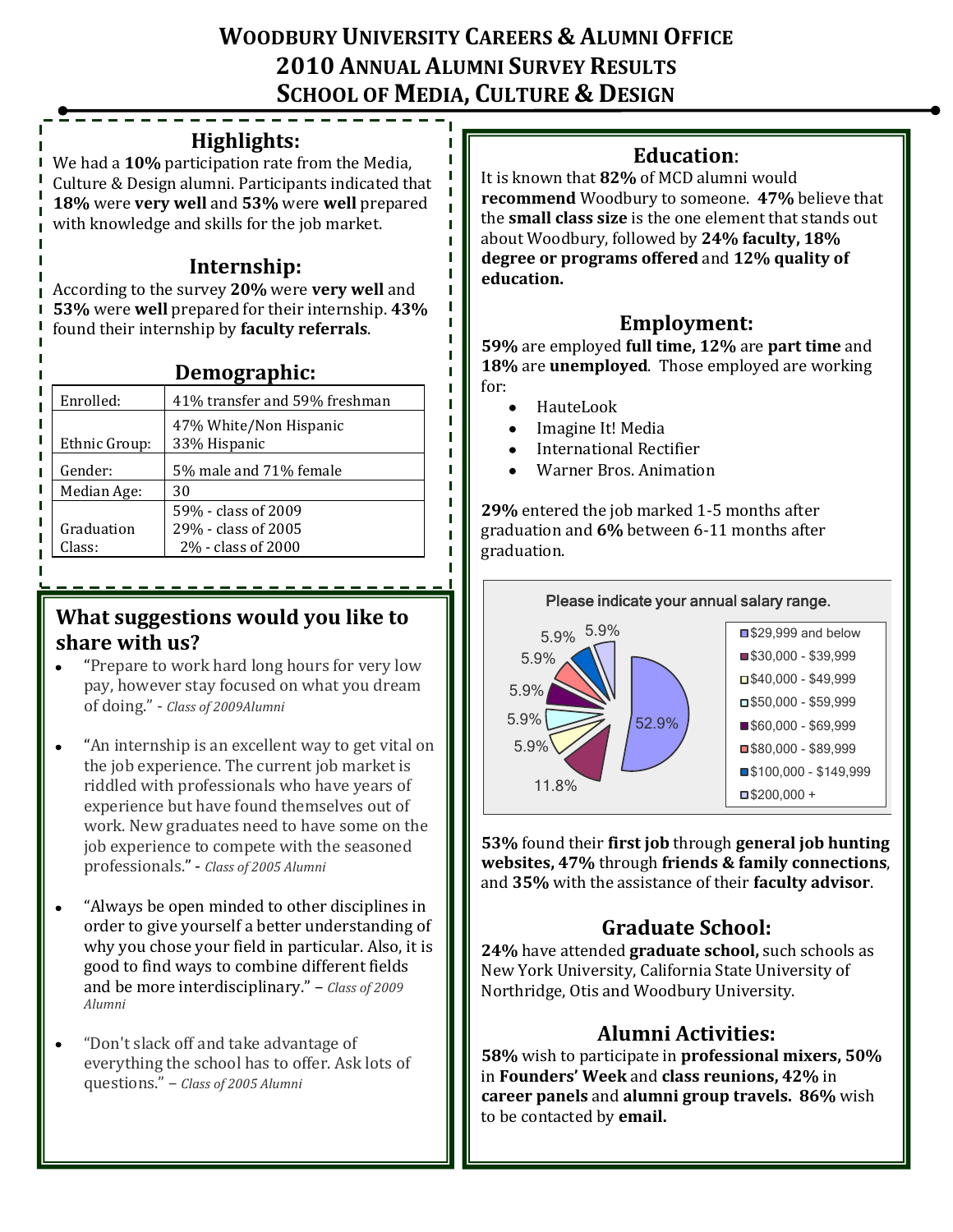# **WOODBURY UNIVERSITY CAREERS & ALUMNI OFFICE 2010 ANNUAL ALUMNI SURVEY RESULTS INSTITUTE OF TRANS DISCIPLINARY**

#### **Highlights: STUDIES**

We had a **17%** participation rate from the Institute of Transdisciplinary Studies. This participant felt that they were **well** prepared for the job market.

| Enrolled:                | 100% transfer                    |
|--------------------------|----------------------------------|
| Ethnic Group:            | 67% White/Non Hispanic           |
| Gender:                  | 100% female                      |
| Median Age:              | 25                               |
| <b>Graduation Class:</b> | 100% - class of 2009             |
| Major                    | <b>Interdisciplinary Studies</b> |

## **Education**:

**When asked: What advice would you give to current students to prepare them for a career in their chosen field?**

"Understand how much time and commitment it really takes to get ahead in the field." – *Class of 2009 Alumni*

#### **Skills:**

**When asked: How well have you been able to transfer the knowledge and skills you learned while at Woodbury to your post-graduation career?**

Their rated their general education **well**.

## **Recommend:**

**When asked: Would you recommend Woodbury University to someone?**

**100%** stated yes

**When asked: If you were to recommend Woodbury University to a prospective student, what would be the ONE element that would stand out?**

67% indicated **small class size** and **33%** indicated **degree or program offered**.



#### **TRANSDISCIPLINARY STUDIES**

## **Employment:**

**33%** are currently employed **full time** while **67%** are **self-employed**.

Entry into the job market in the field related to their Major:

> **33%** were already employed in an industry UNRELATED to major; **33%** 1-2 years after graduation and

**33%** a few months prior to graduation.

Annual salary range between **\$29,999 and below**

**67%** found their **FIRST job after graduation through friends & family connections** and **33%**  using **social networking**

#### **Internship:**

Their internship experience was **well**. When asked how they found their internship, they responded: **"faculty referrals** and **online resources**."

## **Career and Alumni Resources:**

While they were students, they took advantage of **career counseling, recruiting events**, **resume assistance**, and **classroom portfolio participation**.

## **Graduate School:**

**67%** are considering attending **graduate or professional school.**